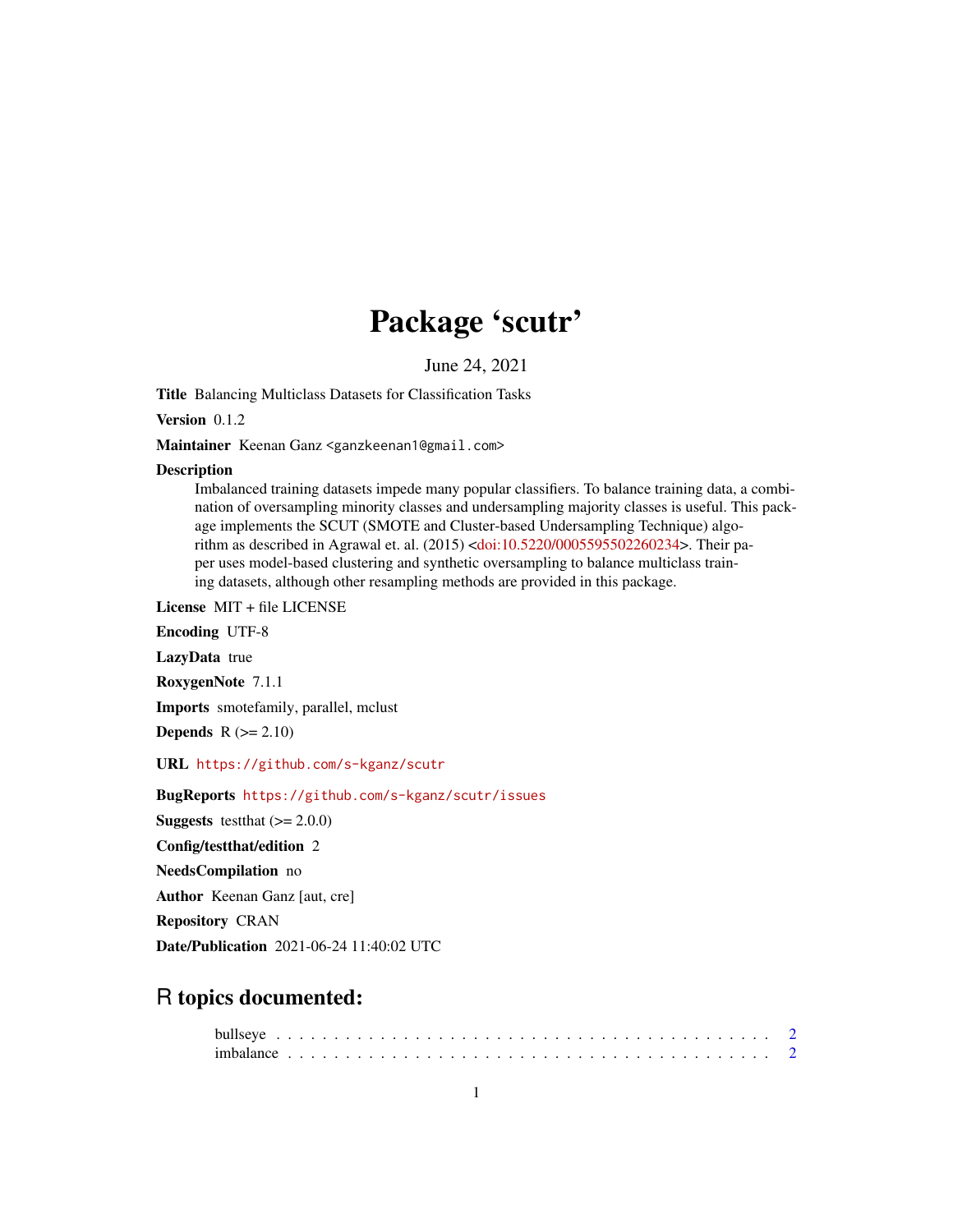#### <span id="page-1-0"></span>2 imbalance is a state of the contract of the contract of the contract of the contract of the contract of the contract of the contract of the contract of the contract of the contract of the contract of the contract of the

| Index | 12 |
|-------|----|
|       |    |
|       |    |
|       |    |
|       |    |
|       |    |
|       |    |
|       |    |
|       |    |
|       |    |
|       |    |
|       |    |

bullseye *An imbalanced dataset with a minor class centered around the origin with a majority class surrounding the center.*

#### Description

An imbalanced dataset with a minor class centered around the origin with a majority class surrounding the center.

#### Usage

bullseye

#### Format

a data.frame with 1000 rows and 3 columns.

#### Source

<https://gist.github.com/s-kganz/c2534666e369f8e19491bb29d53c619d>

| imbalance | An imbalanced dataset with randomly placed normal distributions |
|-----------|-----------------------------------------------------------------|
|           | around the origin. The nth class has $n * 10$ observations.     |

#### Description

An imbalanced dataset with randomly placed normal distributions around the origin. The nth class has n \* 10 observations.

#### Usage

imbalance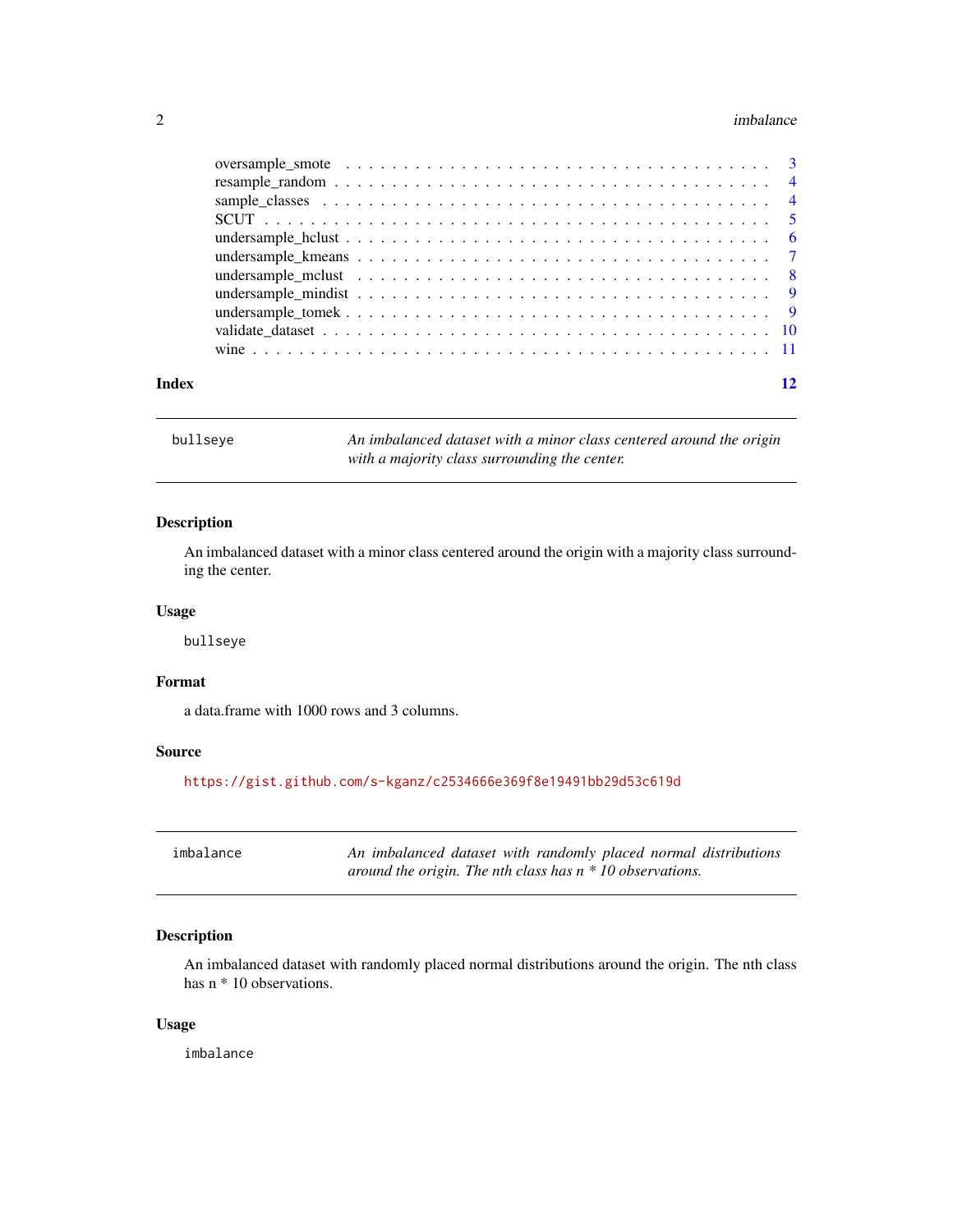#### <span id="page-2-0"></span>oversample\_smote 3

#### Format

a data.frame with 2100 rows and 11 columns

#### Source

<https://gist.github.com/s-kganz/d08473f9492d48ea0e56c3c8a3fe1a74>

oversample\_smote *Oversample a dataset by SMOTE.*

#### Description

Oversample a dataset by SMOTE.

#### Usage

```
oversample_smote(data, cls, cls_col, m)
```
#### Arguments

| data       | Dataset to be oversampled.                         |
|------------|----------------------------------------------------|
| cls        | Class to be oversampled.                           |
| $cls\_col$ | Column containing class information.               |
| m          | Desired number of samples in the oversampled data. |

#### Value

The oversampled dataset.

#### Examples

```
table(iris$Species)
smoted <- oversample_smote(iris, "setosa", "Species", 100)
nrow(smoted)
```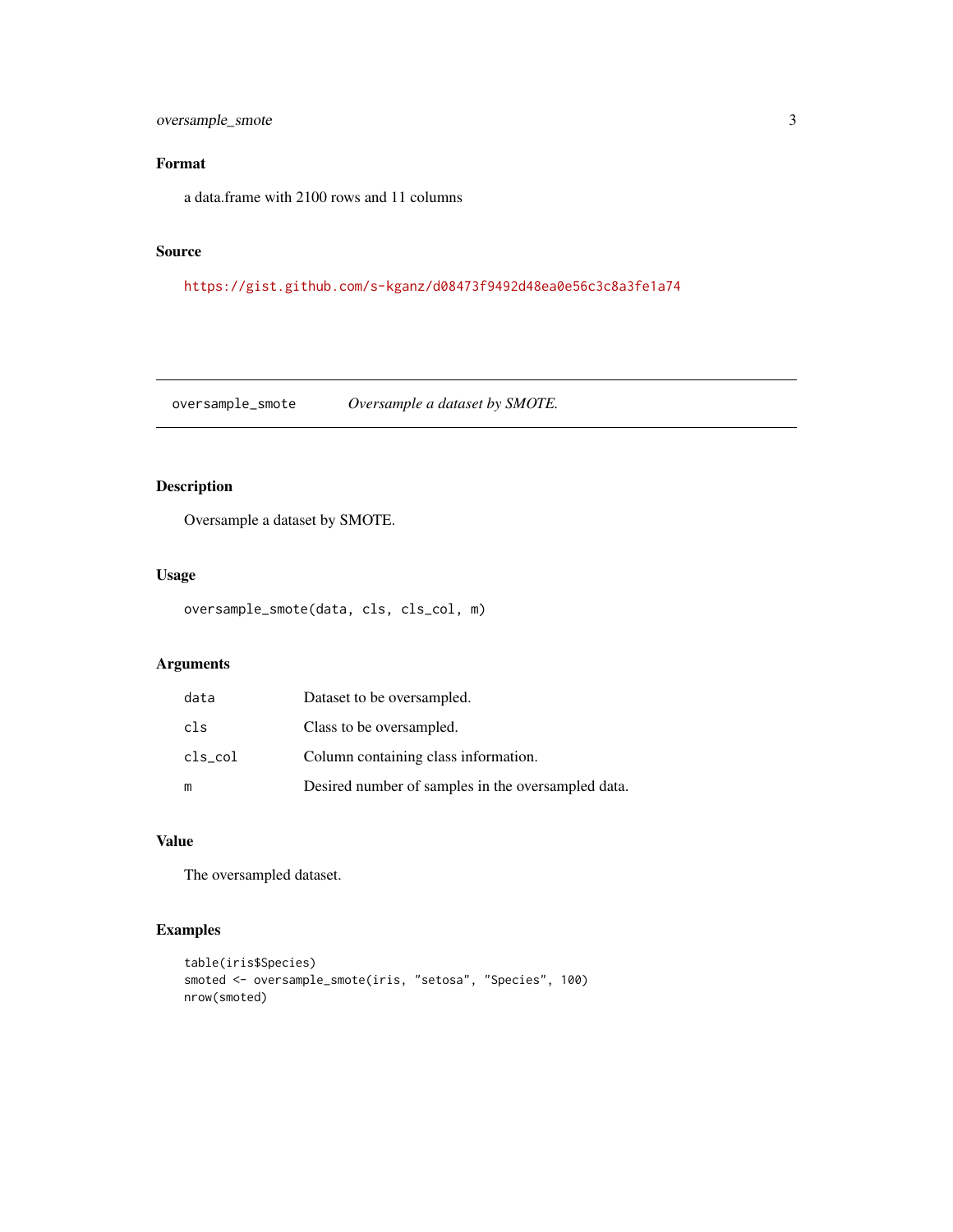<span id="page-3-1"></span><span id="page-3-0"></span>

#### Description

This function is used to resample a dataset by randomly removing or duplicating rows. It is usable for both oversampling and undersampling.

#### Usage

resample\_random(data, cls, cls\_col, m)

#### Arguments

| data       | Dataframe to be resampled.               |
|------------|------------------------------------------|
| cls        | Class that should be randomly resampled. |
| $cls\_col$ | Column containing class information.     |
| m          | Desired number of samples.               |

#### Value

Resampled dataframe containing only cls.

#### Examples

set.seed(1234) only2 <- resample\_random(wine, 2, "type", 15)

sample\_classes *Stratified index sample of different values in a vector.*

#### Description

Stratified index sample of different values in a vector.

#### Usage

sample\_classes(vec, tot\_sample)

#### Arguments

| vec        | Vector of values to sample from. |
|------------|----------------------------------|
| tot_sample | Total number of samples.         |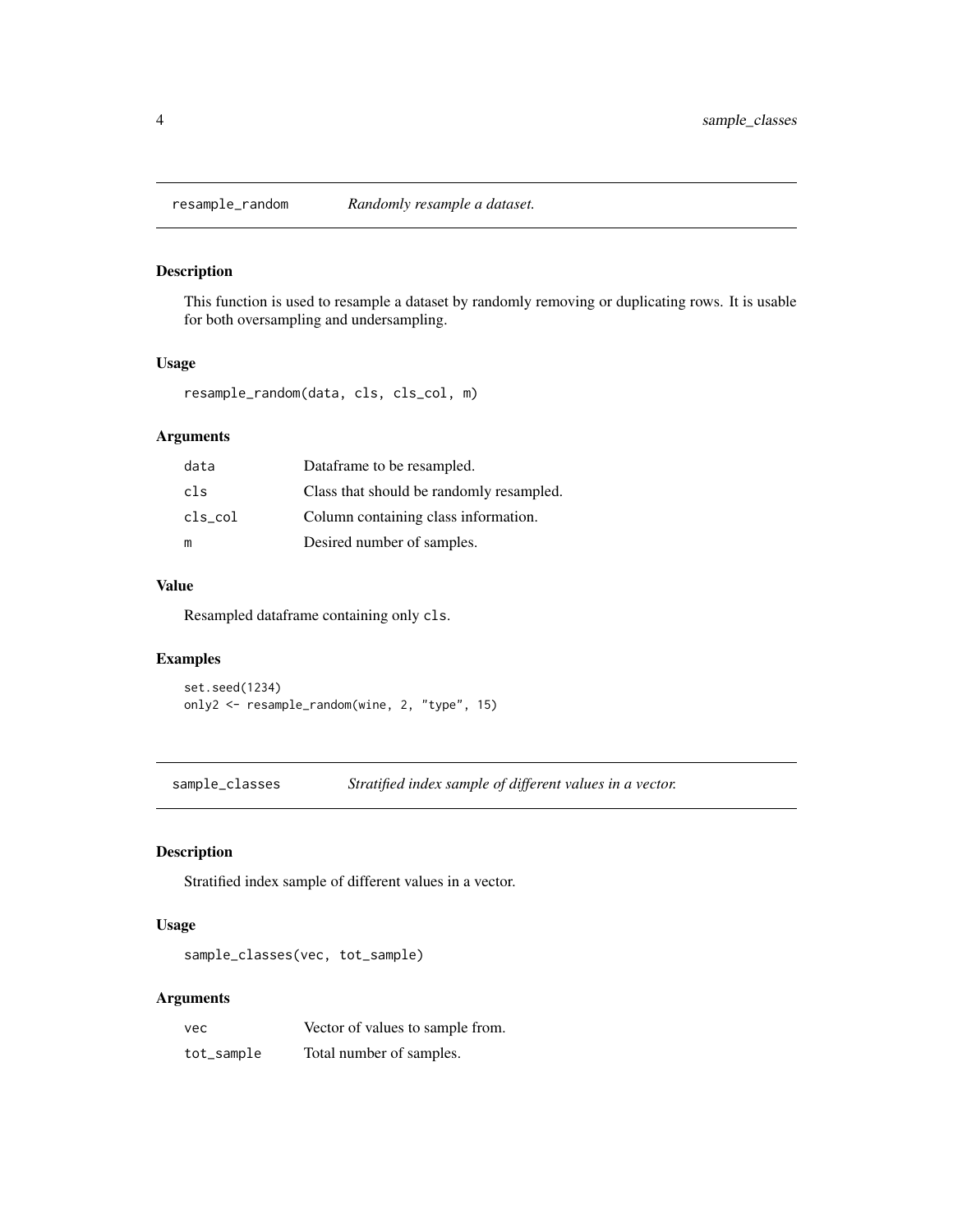#### <span id="page-4-0"></span>SCUT 5

#### Value

A vector of indices that can be used to select a balanced population of values from vec.

#### Examples

```
vec <- sample(1:5, 30, replace = TRUE)
table(vec)
sample_ind <- sample_classes(vec, 15)
table(vec[sample_ind])
```
SCUT *SMOTE and cluster-based undersampling technique.*

#### <span id="page-4-1"></span>Description

This function balances multiclass training datasets. In a dataframe with n classes and m rows, the re-sulting dataframe will have m / n rows per class. [SCUT\\_parallel\(](#page-4-1)) distributes each over/undersampling task across multiple cores. Speedup usually occurs only if there are many classes using one of the slower resampling techniques (e.g. [undersample\\_mclust\(](#page-7-1))). Note that [SCUT\\_parallel\(](#page-4-1)) will always run on one core on Windows.

#### Usage

```
SCUT(
  data,
  cls_col,
  oversample = oversample_smote,
  undersample = undersample_mclust,
  osamp_opts = list(),usamp\_opts = list())
SCUT_parallel(
  data,
  cls_col,
  ncores = detectCores()%/%2,
  oversample = oversample_smote,
  undersample = undersample_mclust,
  osamp_opts = list(),
  usamp\_opts = list())
```
#### Arguments

| data    | Numeric data frame.                       |
|---------|-------------------------------------------|
| cls col | The column in data with class membership. |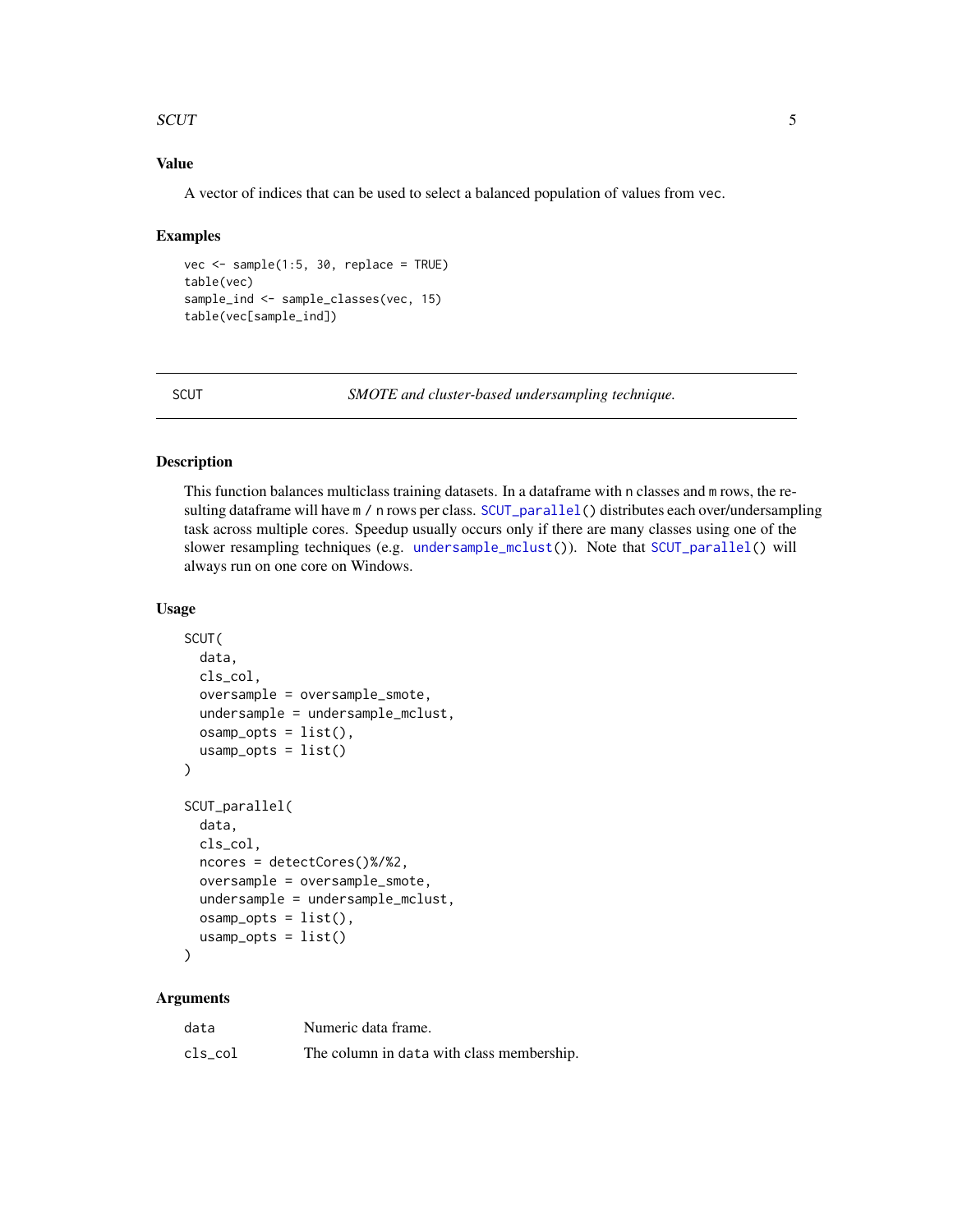#### <span id="page-5-0"></span>6 undersample\_hclust

| oversample  | Oversampling method. Must be a function with the signature $foo(data, cls, cls_{col}, m, )$<br>that returns a data frame, one of the oversample_* functions, or resample_random(). |
|-------------|------------------------------------------------------------------------------------------------------------------------------------------------------------------------------------|
| undersample | Undersampling method. Must be a function with the signature foo (data, cls, cls_col, m, )<br>that returns a data frame, one of the undersample_* functions, or resample_random().  |
| osamp_opts  | List of options passed to the oversampling function.                                                                                                                               |
| usamp_opts  | List of options passed to the undersampling function.                                                                                                                              |
| ncores      | Number of cores to use with SCUT_parallel().                                                                                                                                       |

#### Details

Custom functions can be used to perform under/oversampling (see the required signature below). Parameters represented by ... should be passsed via osamp\_opts or usamp\_opts as a list.

#### Value

A dataframe with equal class distribution.

#### References

Agrawal A, Viktor HL, Paquet E (2015). 'SCUT: Multi-class imbalanced data classification using SMOTE and cluster-based undersampling.' In *2015 7th International Joint Conference on Knowledge Discovery, Knowledge Engineering and Knowledge Management (IC3K)*, volume 01, 226- 234.

Chawla NV, Bowyer KW, Hall LO, Kegelmeyer WP (2002). 'SMOTE: Synthetic Minority Oversampling Technique.' *Journal of Artificial Intelligence Research*, 16, 321-357. ISSN 1076-9757, doi: [10.1613/jair.953,](https://doi.org/10.1613/jair.953) https://www.jair.org/index.php/jair/article/view/10302.

#### Examples

```
ret <- SCUT(iris, "Species", undersample = undersample_hclust,
            usamp_opts = list(dist_calc="manhattan"))
ret2 <- SCUT(chickwts, "feed", undersample = undersample_kmeans)
table(ret$Species)
table(ret2$feed)
# SCUT_parallel fires a warning if ncores > 1 on Windows and will run on
# one core only.
ret <- SCUT_parallel(wine, "type", ncores = 1, undersample = undersample_kmeans)
table(ret$type)
```
undersample\_hclust *Undersample a dataset by hierarchical clustering.*

#### Description

Undersample a dataset by hierarchical clustering.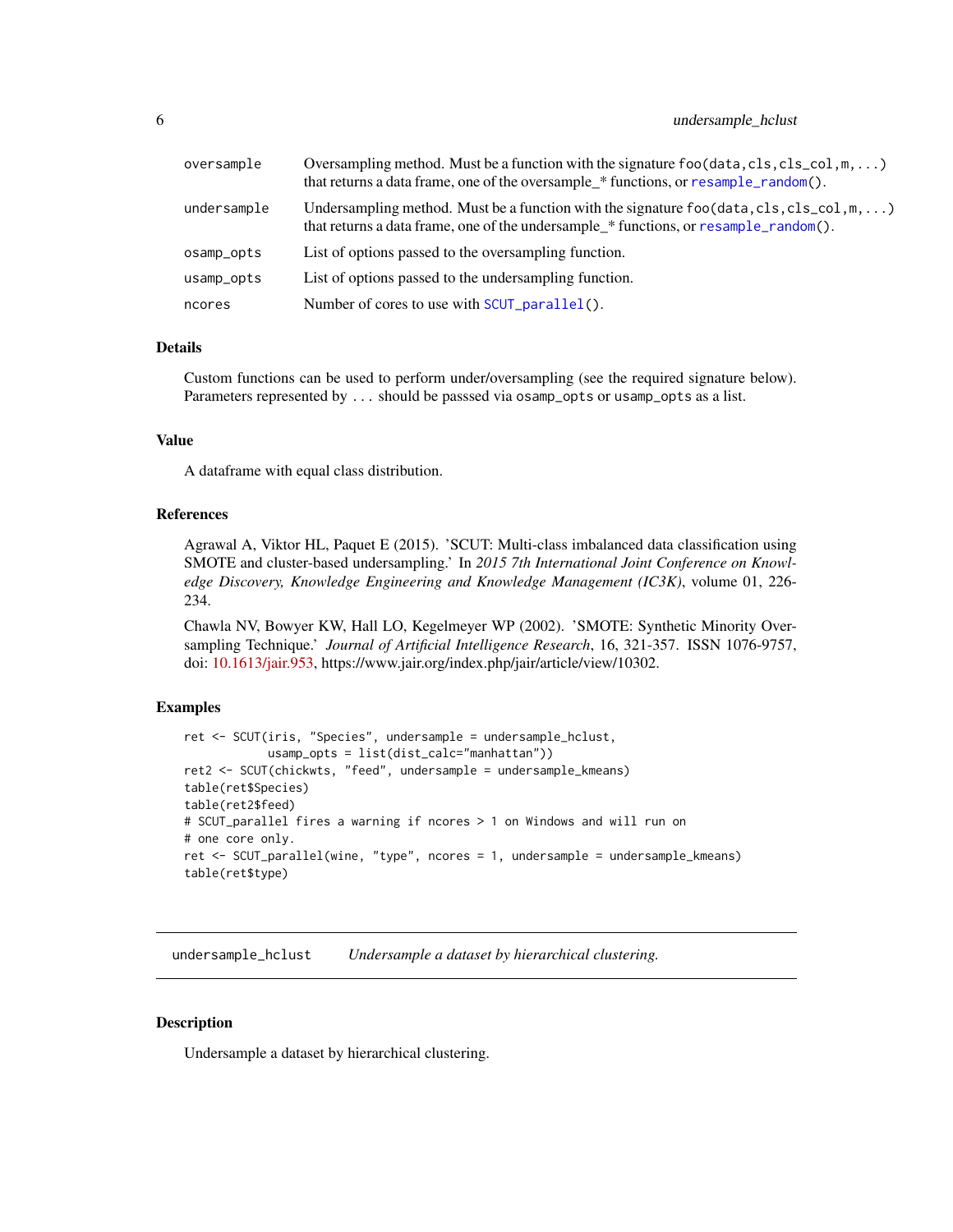<span id="page-6-0"></span>undersample\_kmeans 7

#### Usage

```
undersample_hclust(
  data,
  cls,
 cls_col,
 m,
 k = 5,
 h = NA,
 dist_calc = "euclidean"
)
```
#### Arguments

| data       | Dataset to be undersampled.                                                   |
|------------|-------------------------------------------------------------------------------|
| cls        | Majority class that will be undersampled.                                     |
| $cls\_col$ | Column in data containing class memberships.                                  |
| m          | Number of samples in undersampled dataset.                                    |
| k          | Number of clusters to derive from clustering.                                 |
| h          | Height at which to cut the clustering tree. k must be NA for this to be used. |
| dist_calc  | Distance calculation method. See dist().                                      |

#### Value

Undersampled dataframe containing only cls.

#### Examples

```
table(iris$Species)
undersamp <- undersample_hclust(iris, "setosa", "Species", 15)
nrow(undersamp)
```
undersample\_kmeans *Undersample a dataset by kmeans clustering.*

#### Description

Undersample a dataset by kmeans clustering.

#### Usage

```
undersample_kmeans(data, cls, cls_col, m, k = 5)
```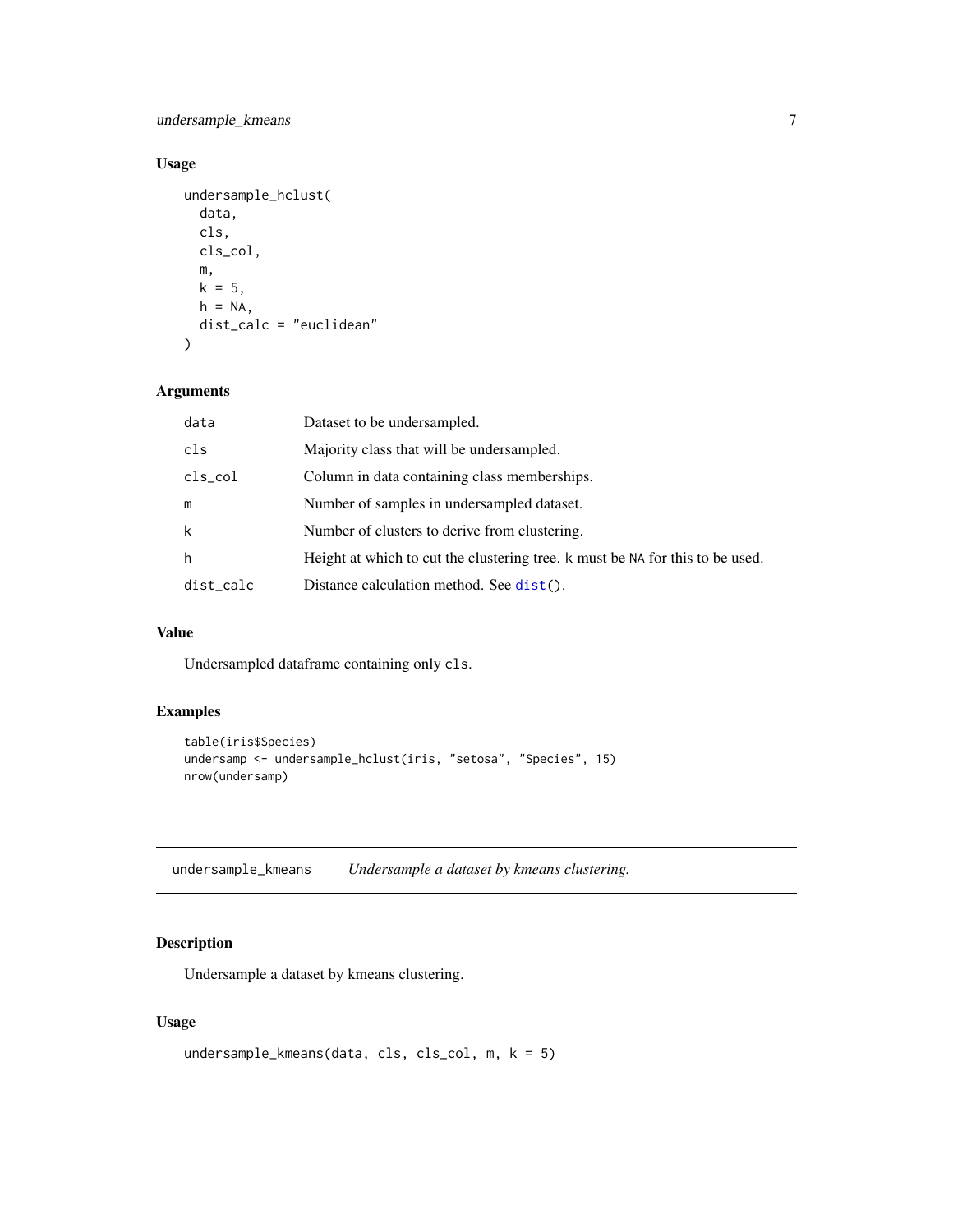#### <span id="page-7-0"></span>Arguments

| data       | Dataset to be undersampled.                |
|------------|--------------------------------------------|
| cls        | Class to be undersampled.                  |
| $cls\_col$ | Column containing class information.       |
| m          | Number of samples in undersampled dataset. |
| k          | Number of centers in clustering.           |

#### Value

The undersampled dataframe containing only instances of cls.

#### Examples

```
table(iris$Species)
undersamp <- undersample_kmeans(iris, "setosa", "Species", 15)
nrow(undersamp)
```
<span id="page-7-1"></span>undersample\_mclust *Undersample a dataset by expectation-maximization clustering*

#### Description

Undersample a dataset by expectation-maximization clustering

#### Usage

```
undersample_mclust(data, cls, cls_col, m)
```
#### Arguments

| data       | Data to be undersampled.                   |
|------------|--------------------------------------------|
| cls        | Class to be undersampled.                  |
| $cls\_col$ | Class column.                              |
| m          | Number of samples in undersampled dataset. |

#### Value

The undersampled dataframe containing only instance of cls.

#### Examples

```
setosa <- iris[iris$Species == "setosa", ]
nrow(setosa)
undersamp <- undersample_mclust(setosa, "setosa", "Species", 15)
nrow(undersamp)
```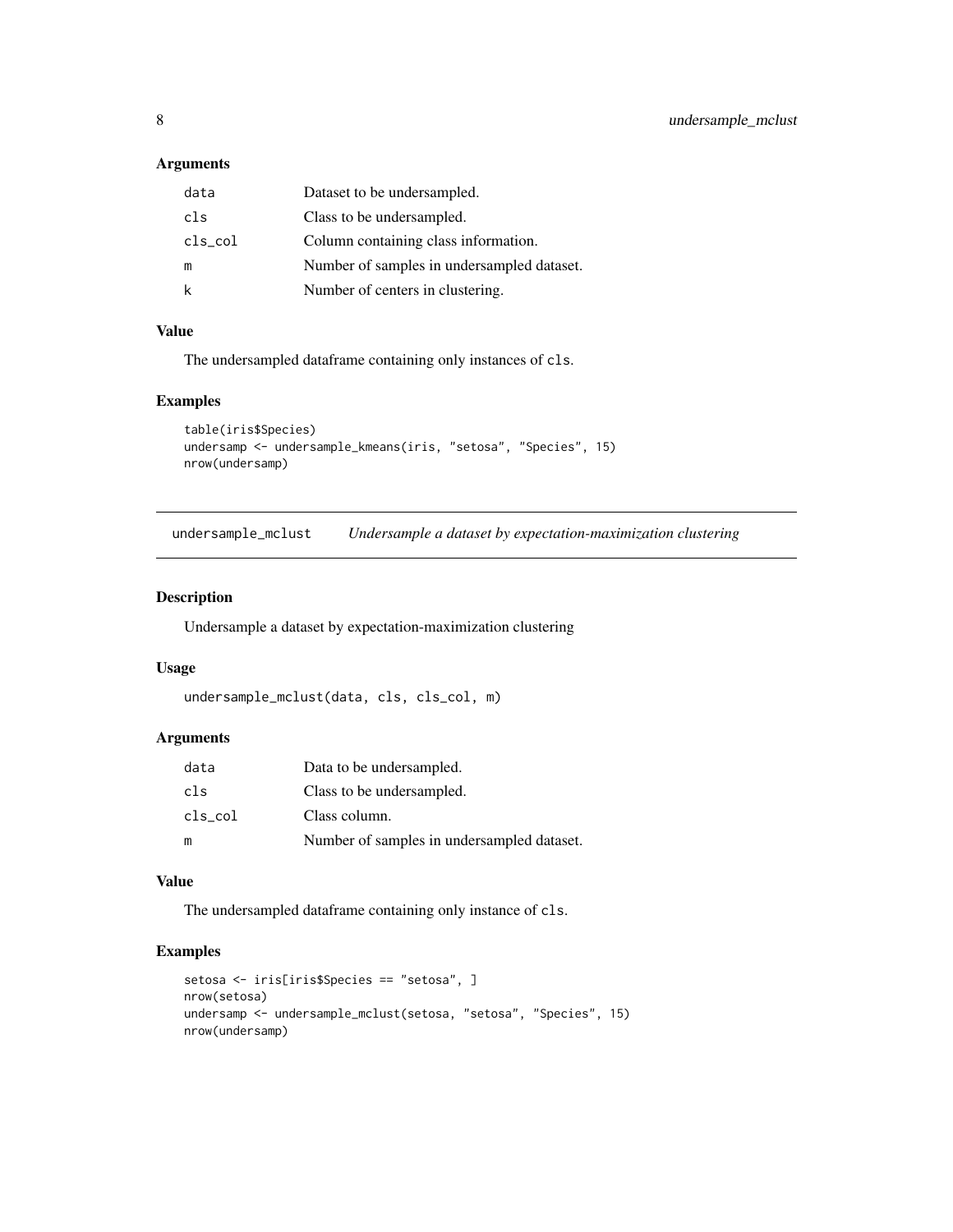<span id="page-8-0"></span>undersample\_mindist *Undersample a dataset by iteratively removing the observation with the lowest total distance to its neighbors of the same class.*

#### Description

Undersample a dataset by iteratively removing the observation with the lowest total distance to its neighbors of the same class.

#### Usage

```
undersample_mindist(data, cls, cls_col, m, dist_calc = "euclidean")
```
#### Arguments

| data       | Dataset to undersample. Aside from cls_col, must be numeric. |
|------------|--------------------------------------------------------------|
| cls        | Class to be undersampled.                                    |
| $cls\_col$ | Column containing class information.                         |
| m          | Desired number of observations after undersampling.          |
| dist_calc  | Method for distance calculation. See dist().                 |

#### Value

An undersampled dataframe.

#### Examples

```
setosa <- iris[iris$Species == "setosa", ]
nrow(setosa)
undersamp <- undersample_mindist(setosa, "setosa", "Species", 50)
nrow(undersamp)
```
undersample\_tomek *Undersample a dataset by removing Tomek links.*

#### Description

A Tomek link is a minority instance and majority instance that are each other's nearest neighbor. This function removes sufficient Tomek links that are an instance of cls to yield m instances of cls. If desired, samples are randomly discarded to yield m rows if insufficient Tomek links are in the data.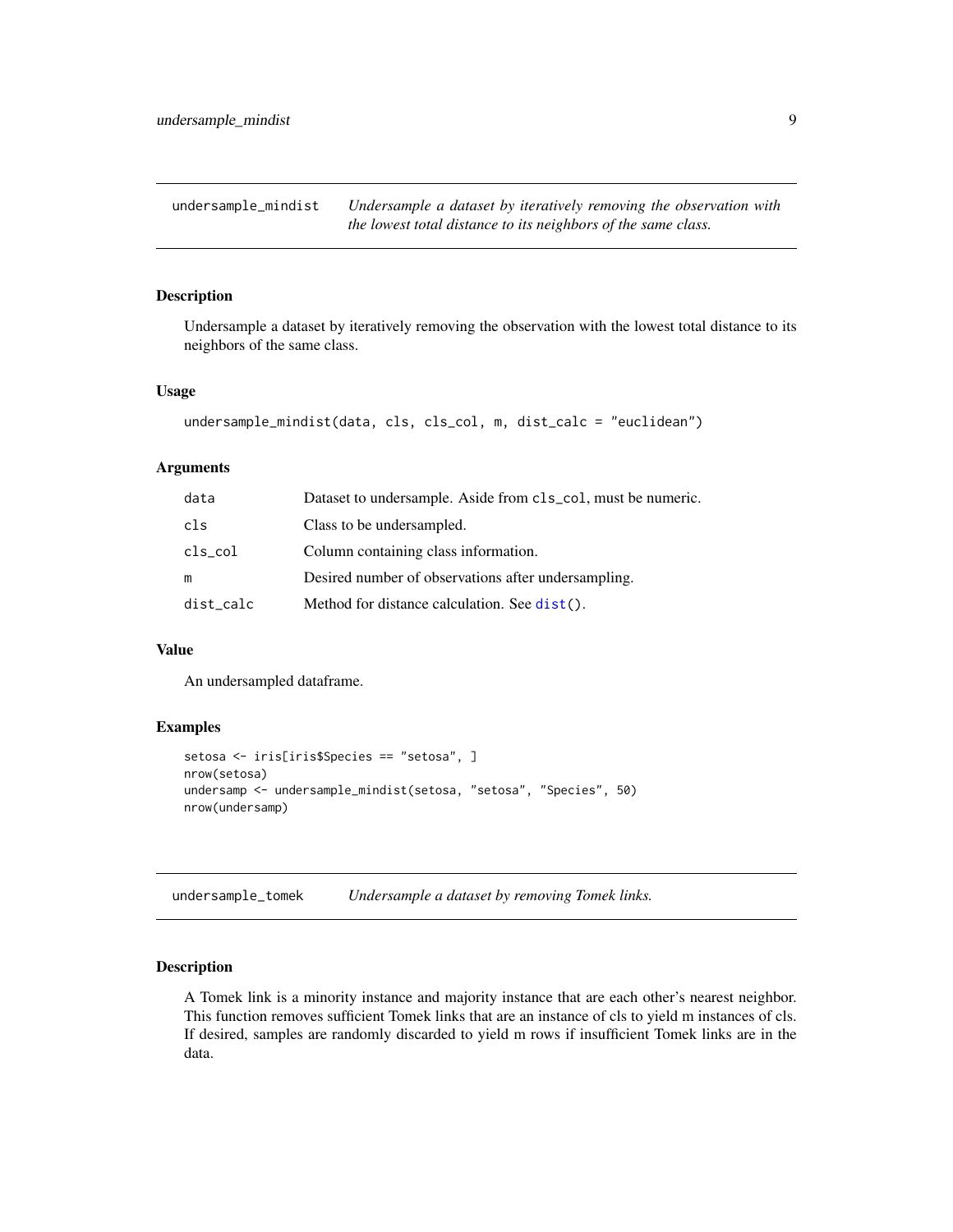#### Usage

```
undersample_tomek(
  data,
  cls,
  cls_col,
  m,
  tomek = "minor",
  force_m = TRUE,dist_calc = "euclidean"
\mathcal{L}
```
#### Arguments

| data      | Dataset to be undersampled.                                                                                               |
|-----------|---------------------------------------------------------------------------------------------------------------------------|
| cls       | Majority class to be undersampled.                                                                                        |
| cls_col   | Column in data containing class memberships.                                                                              |
| m         | Desired number of samples in undersampled dataset.                                                                        |
| tomek     | Definition used to determine if a point is considered a minority in the Tomek<br>link definition.                         |
|           | • minor: Minor classes are all those with fewer than m instances.<br>• diff: Minor classes are all those that aren't cls. |
| force m   | If TRUE, uses random undersampling to discard samples if insufficient Tomek<br>links are present to yield m rows of data. |
| dist_calc | Distance calculation method. See $dist()$ .                                                                               |

#### Value

Undersampled dataframe containing only cls.

#### Examples

```
table(iris$Species)
undersamp <- undersample_tomek(iris, "setosa", "Species", 15, tomek = "diff", force_m = TRUE)
nrow(undersamp)
undersamp2 <- undersample_tomek(iris, "setosa", "Species", 15, tomek = "diff", force_m = FALSE)
nrow(undersamp2)
```
validate\_dataset *Validate a dataset for resampling.*

#### Description

This functions checks that the given column is present in the data and that all columns besides the class column are numeric.

<span id="page-9-0"></span>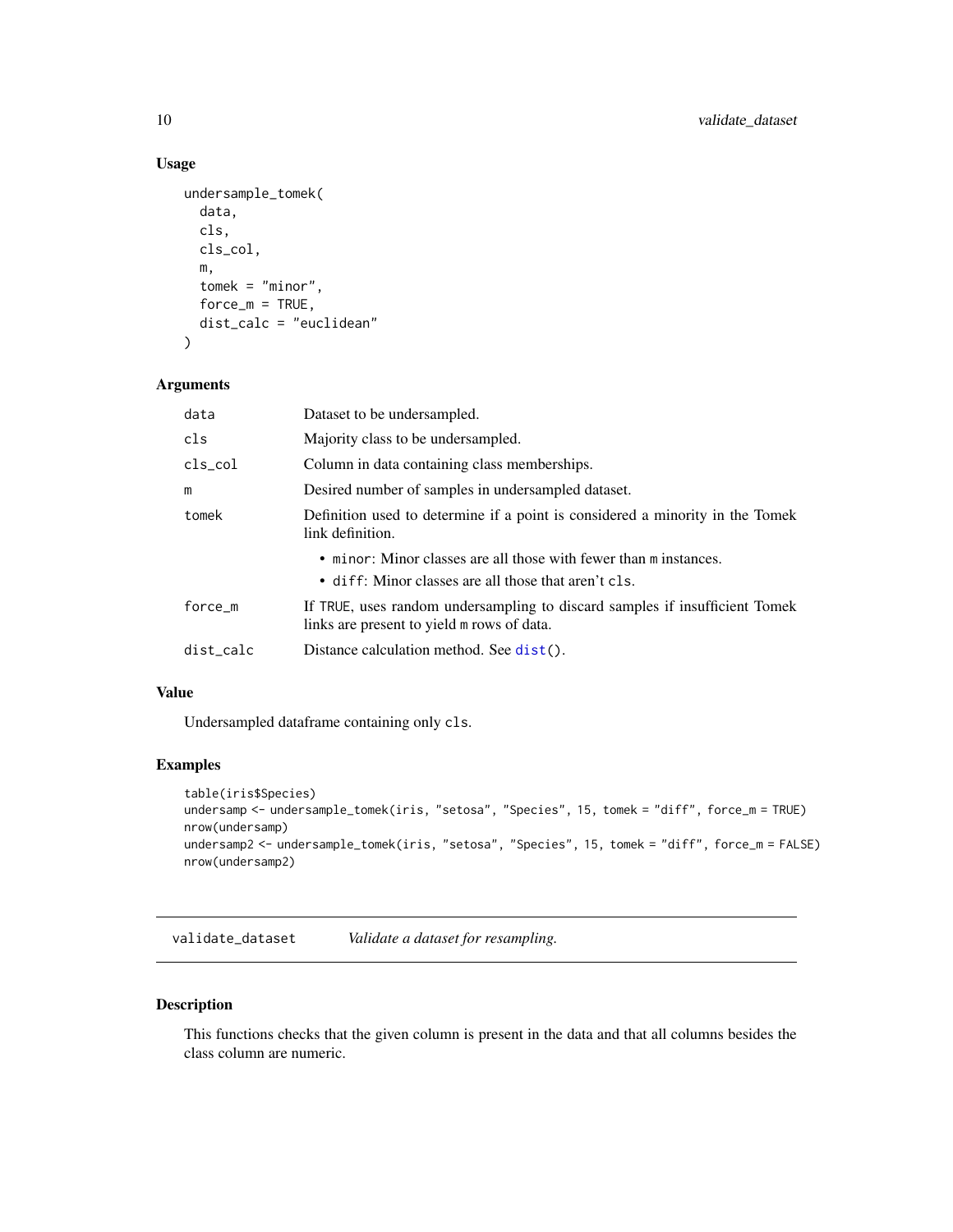#### <span id="page-10-0"></span>wine  $\frac{11}{2}$

#### Usage

validate\_dataset(data, cls\_col)

#### Arguments

| data    | Dataframe to validate.         |
|---------|--------------------------------|
| cls col | Column with class information. |

#### Value

NA

wine *Type and chemical analysis of three different kinds of wine.*

#### Description

Type and chemical analysis of three different kinds of wine.

#### Usage

wine

#### Format

a data.frame with 178 rows and 14 columns

#### Source

<https://archive.ics.uci.edu/ml/datasets/Wine>